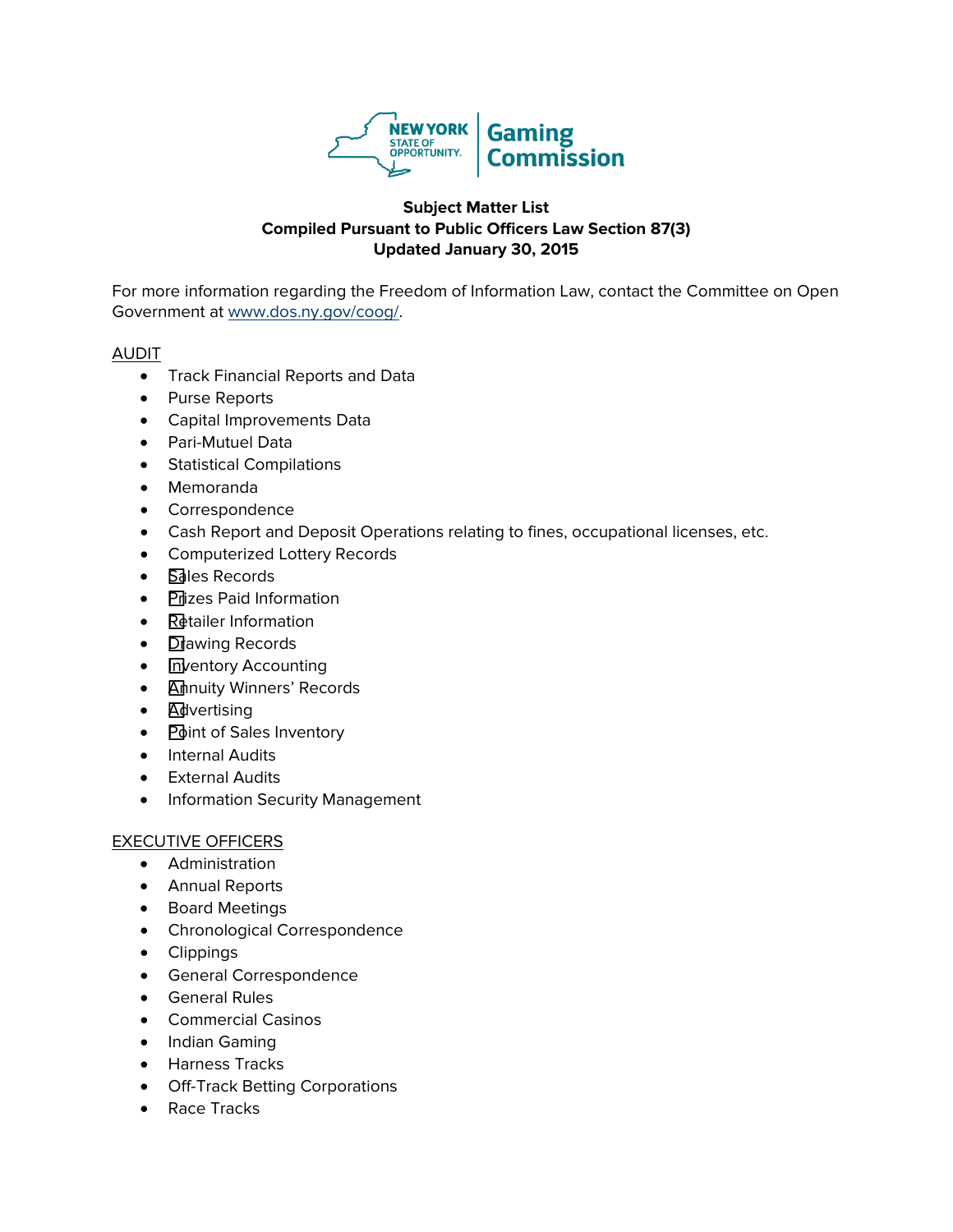• Thoroughbred Tracks

### **FINANCE**

- Contracts
- Purchase Orders
- Telephone Bills
- Travel Vouchers
- Standard Vouchers
- Expenditures
- Budget Files
- Printouts
- Refunds
- General Correspondence
- Vehicle Fleet
- Building Facilities
- Financial Statements
- Bank Statements
- Tax Withholding Records
- Office of Temporary and Disability Assistance Withholding Records
- Abandoned Property Records
- Lapsed Prize Totals
- Revenues Projections
- Reserve Balance Data
- Investment Portfolio (file)
- Internal Controls
- Budgeting
- Contracts and Procurements Records
- Leases
- Equipment Inventory
- Purchase Orders/Vouchers
- Video Gaming Sales Records
- Revenues
- Records Retention

# LEGAL

- Litigation
- Administrative Hearings
- Law Notes
- Miscellaneous Matter
- Human and Equine Drug Files
- Rules and Regulations
- Main Office Suspension Notices
- Legislation
- Chronological Correspondence
- Equine Drug Testing Program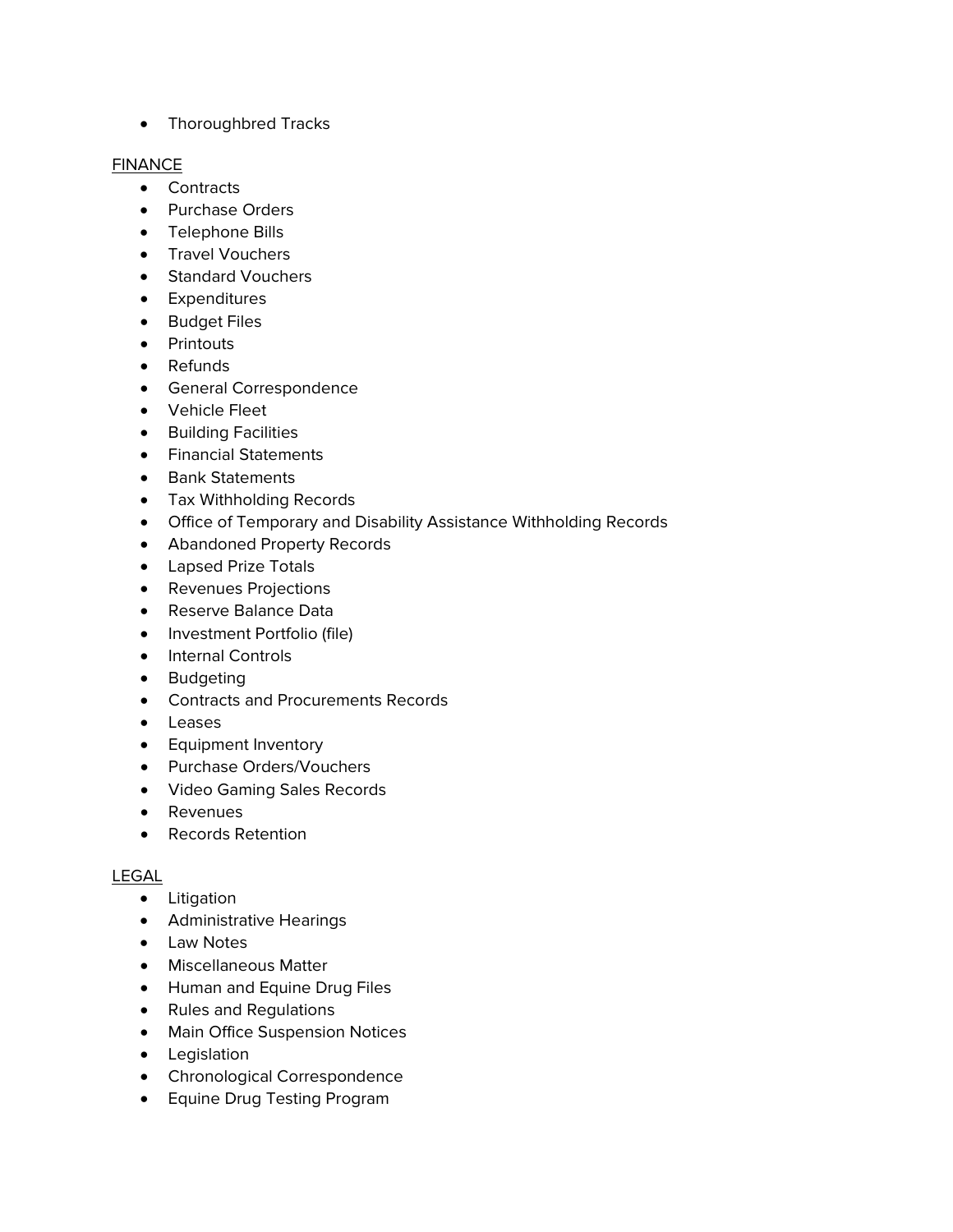- Ethics
- Freedom of Information Requests
- Findings and Orders/Hearing Officer Reports
- Contracts
- Labor Law Compliance

# LICENSING AND INVESTIGATIONS

- License Applications
- Pending Applications
- Human Drug Abuse
- Drug Arrests
- Criminal Convictions
- Active and Closed Investigations
- General Correspondence
- Commercial Casino Occupational
- Licenses
- Commercial Casino Facility Licenses
- Retailer hearings/suspensions/ revocations/probations
- Retailer Licensing Records
- Video Gaming Licensure
- Security Policies and Procedures
- Investigations
- Physical Security Management

# OFF-TRACK BETTING

- OTB Operations
- OTB Simulcasting
- Simulcast Contracts
- Simulcast Licenses
- Problems and Complaints
- Investigations
- Financial Reports
- Promotions
- Audits
- Telephone Betting
- OTB Hearings
- Branches/Simulcast Theaters
- General Correspondence

#### HUMAN RESOURCES

- General Office
- Personnel
- Budget
- Staff
- Human Resource Administration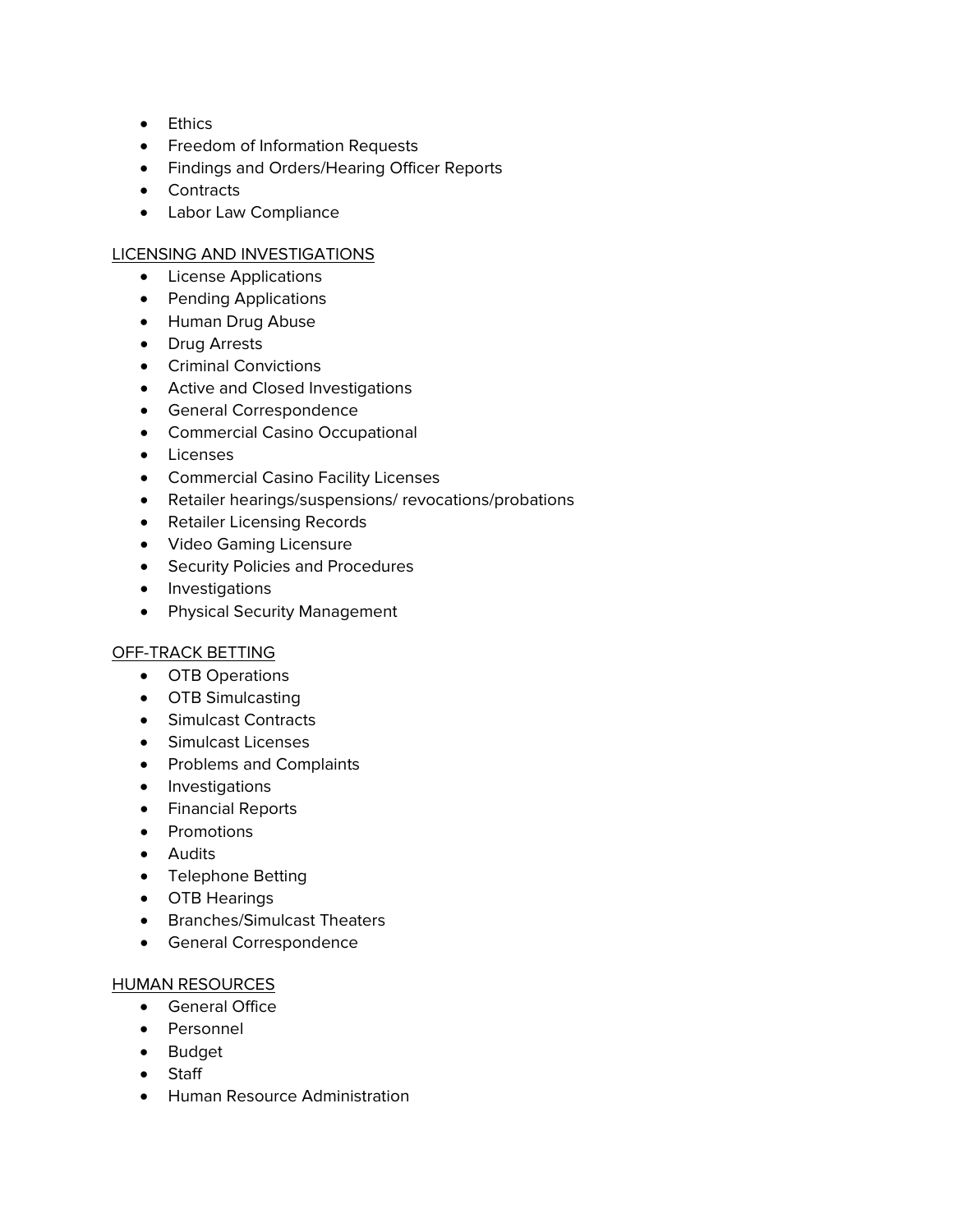- Civil Service Administration
- Benefits and Health Insurance Administration
- Health Safety and Security Records
- Training
- Affirmative Action
- Policies and Procedures

#### PUBLIC RELATIONS

- Press Releases
- News Clippings
- Board Reports
- Governor's Reports
- In-House Reports
- Annual Reports
- Suspensions
- Audit and Management Reports
- General Correspondence
- Winner Records
- News Releases
- Questions & Answers (e.g. website)

#### RACING OPERATIONS

- Race Track Licenses
- Simulcasting by Tracks
- On-Track Statistics/Judges Report
- Euthanasia Reports
- Racing Operations
- Stakes and Conditions
- Equine Drug Testing
- Investigations
- General Correspondence
- NYRA Tracks (Belmont, Aqueduct
- And Saratoga)
- Finger Lakes Race Track
- Yonkers Harness Track
- Saratoga Harness Track
- Vernon Downs Harness Track
- Tioga Downs Harness Track
- Buffalo Harness Track
- Batavia Harness Track

#### DIRECTOR OF RACING OFFICIALS

- General Correspondence
- Chronological Correspondence
- Race track Officiating Standards And Procedures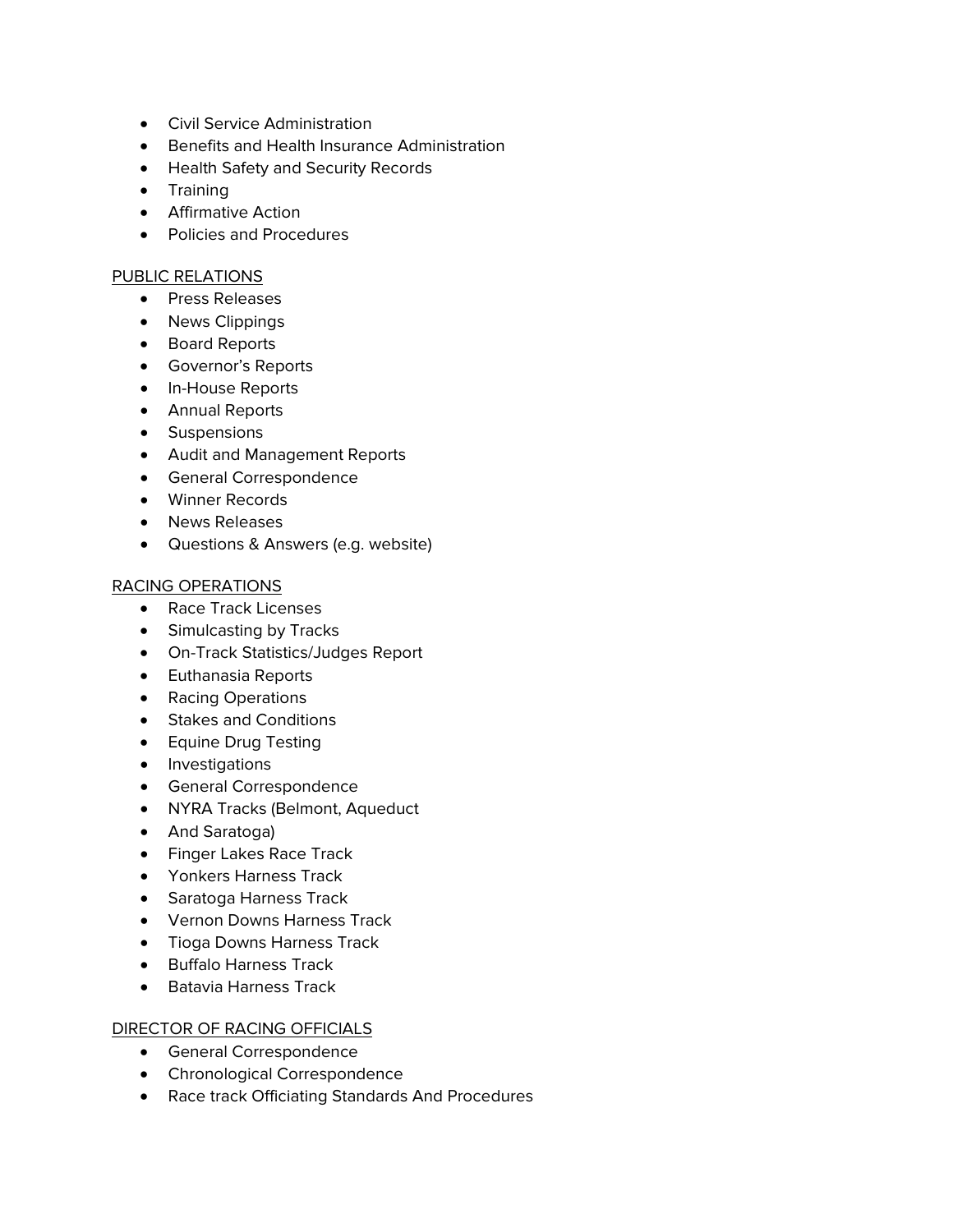- Blood Alcohol Testing of Licensees Who Handle Horses
- Procedures for Equine Drug Testing

## EQUINE MEDICAL DIRECTOR

- Advise veterinarian staff
- Liaison to Equine Staff in Other States
- Equine Drug Testing
- Equine Health Monitoring

### SECRETARY TO THE COMMISSION

- Race Tracks
- Off-Track Betting Corporations
- Board Meetings
- General Correspondence
- Freedom of Information Requests

## RACE TRACK FILES

- Programs
- Operational Reports
- Paddock Lists
- Draw Sheets
- Inspector Sheets
- Veterinarian Logs
- Judges Reports
- Employee Attendance Records

#### WAGERING SYSTEMS

#### Bingo

- **Organizations**
- Commercial Halls Lessors
- **Suppliers**
- **Chronological Correspondence Files**
- Hearings
- **Statistics**
- **I.D.** Numbers Issued
- **Financial Statements**
- Applications

#### GAMES OF CHANCE

- **Organizations**
- **Lessors**
- **Suppliers**
- Hearings
- $\bullet$  Statistics
- **I.D.** Numbers Issued